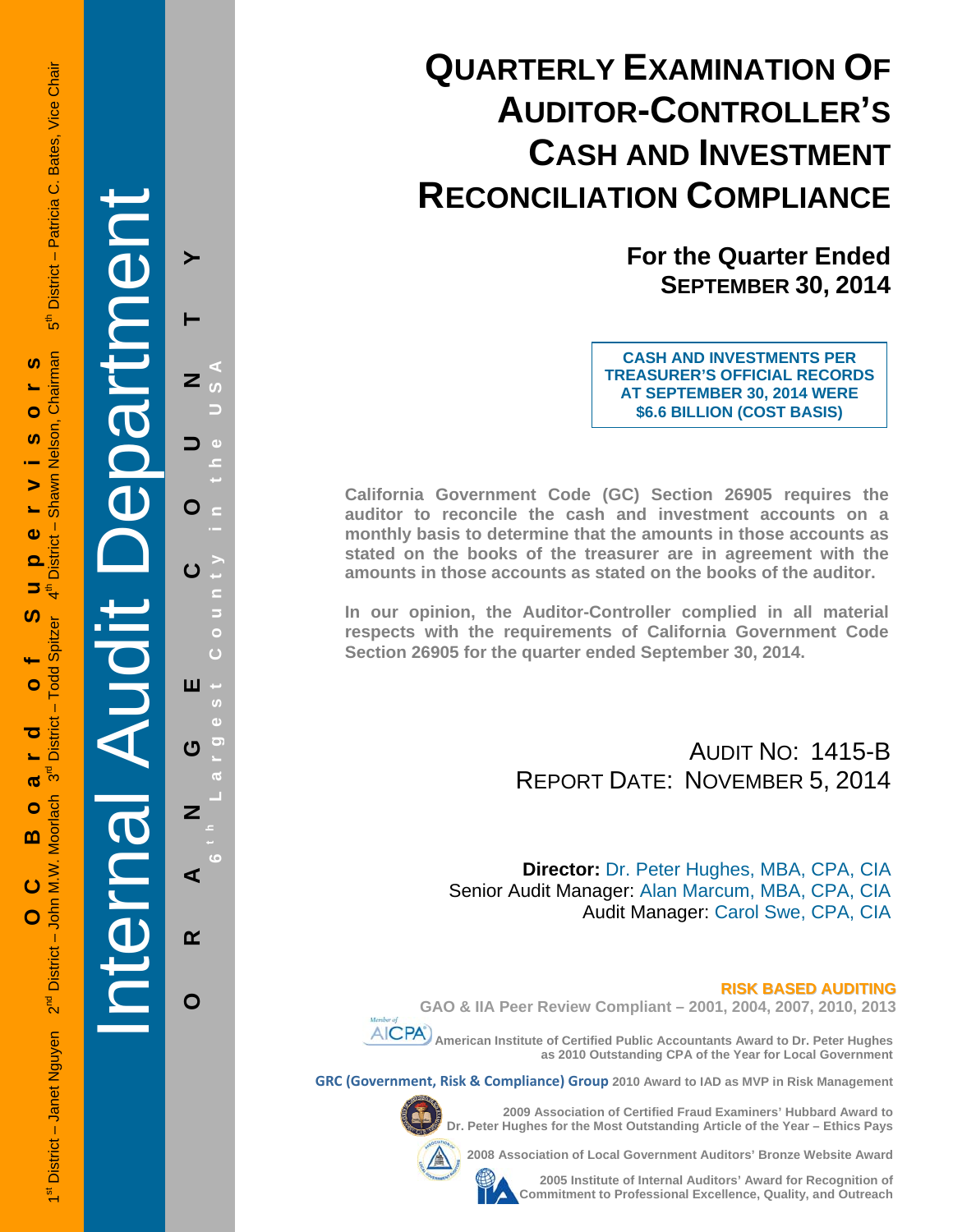# Internal Audit Department

#### *GAO & IIA Peer Review Compliant - 2001, 2004, 2007, 2010, 2013*

*Providing Facts and Perspectives Countywide* 

#### **RISK BASED AUDITING**

| <b>Dr. Peter Hughes</b> | Ph.D., MBA, CPA, CCEP, CITP, CIA, CFE, CFF, CGMA     |
|-------------------------|------------------------------------------------------|
| Director                | Certified Compliance & Ethics Professional (CCEP)    |
|                         | Certified Information Technology Professional (CITP) |
|                         | Certified Internal Auditor (CIA)                     |
|                         | Certified Fraud Examiner (CFE)                       |
|                         | Certified in Financial Forensics (CFF)               |
|                         | Chartered Global Management Accountant (CGMA)        |
| E-mail:                 | peter.hughes@iad.ocgov.com                           |

| <b>Michael Goodwin</b><br>Assistant Director   | <b>CPA. CIA</b>                                                      |
|------------------------------------------------|----------------------------------------------------------------------|
| <b>Alan Marcum</b><br>Senior Audit Manager     | <b>CPA. CFE</b>                                                      |
| <b>Autumn McKinney</b><br>Senior Audit Manager | CPA, CIA, CISA, CGFM<br>Certified Information Systems Auditor (CISA) |

#### **Hall of Finance & Records**

12 Civic Center Plaza, Room 232 Santa Ana, CA 92701

Phone: (714) 834-5475 Fax: (714) 834-2880

Certified Financial Government Manager (CGFM)

To access and view audit reports or obtain additional information about the OC Internal Audit Department, visit our website: www.ocgov.com/audit



 **OC Fraud Hotline (714) 834-3608**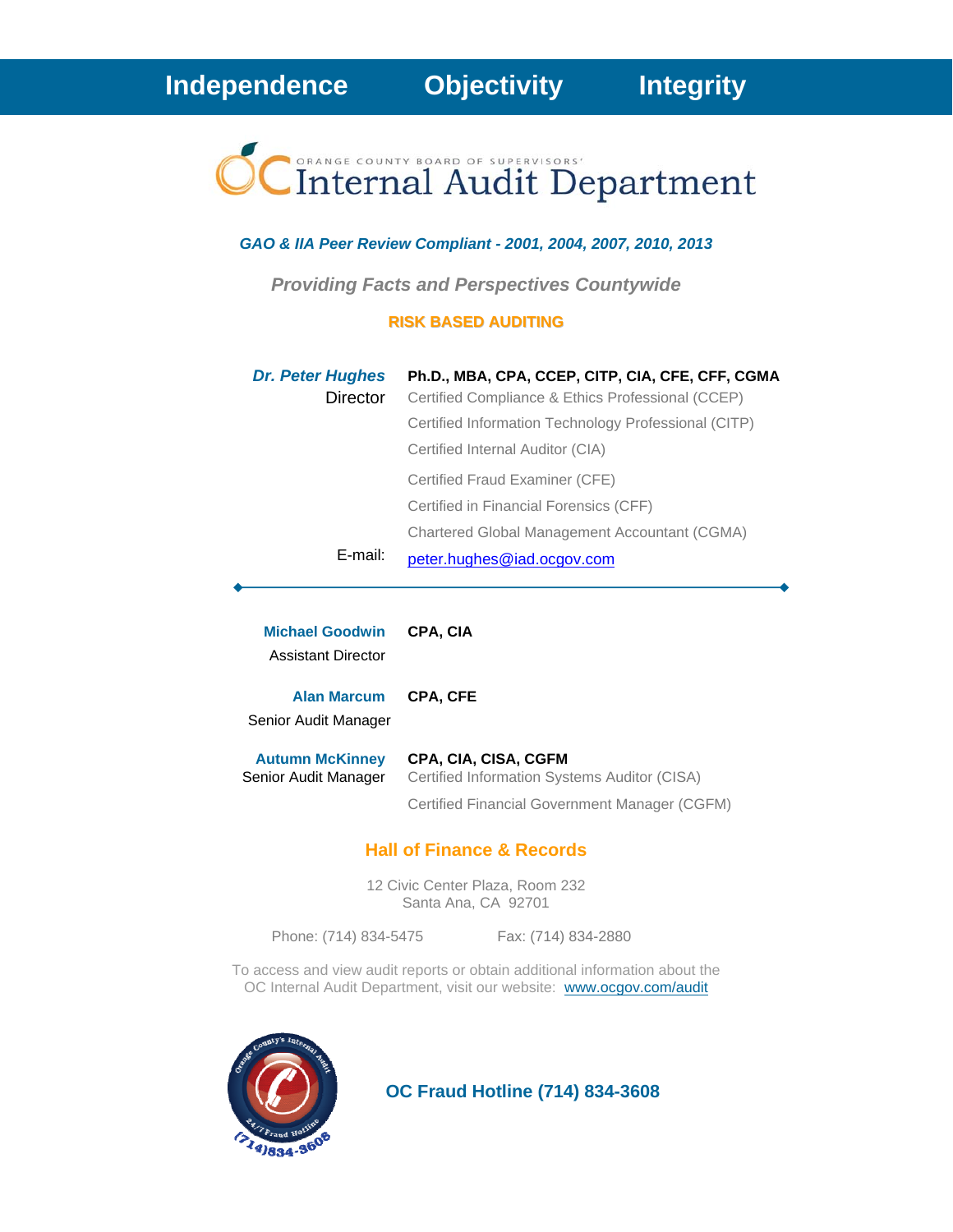### **Letter from Dr. Peter Hughes, CPA**





#### **Transmittal Letter**

| Audit No. 1415-B | <b>November 5, 2014</b>                                                                                                                              |
|------------------|------------------------------------------------------------------------------------------------------------------------------------------------------|
| TO:              | Jan E. Grimes, CPA<br>Auditor-Controller                                                                                                             |
| <b>FROM:</b>     | Dr. Peter Hughes, CPA, Director<br><b>Internal Audit Department</b>                                                                                  |
| <b>SUBJECT:</b>  | Quarterly Examination of Auditor-Controller's<br>Cash and Investment Reconciliation<br><b>Compliance for the Quarter Ended</b><br>September 30, 2014 |

At your request, we have completed the Quarterly Examination of the Auditor-Controller's Cash and Investment Reconciliation Compliance. Attached is a copy of our report for the quarter ended September 30, 2014. California Government Code (GC) Section 26905 requires the auditor to reconcile the cash and investment accounts on a monthly basis to determine that the amounts in those accounts as stated on the books of the treasurer are in agreement with the amounts in those accounts as stated on the books of the auditor. In our opinion, the Auditor-Controller complied in all material respects with the requirements of California Government Code Section 26905 for the quarter ended September 30, 2014.

Each month I submit an **Audit Status Report** to the Board of Supervisors (BOS) where I detail any material and significant audit findings released in reports during the prior month and the implementation status of audit recommendations as disclosed by our Follow-Up Audits. Accordingly, the results of this audit will be included in a future status report to the BOS.

Additionally, we will request that the Auditor-Controller's Office complete a **Customer Survey** of Audit Services. You will receive the survey shortly after the distribution of our final report.

#### **Attachments**

Other recipients of this report are listed on the **Independent Accountant's Report** on page 2.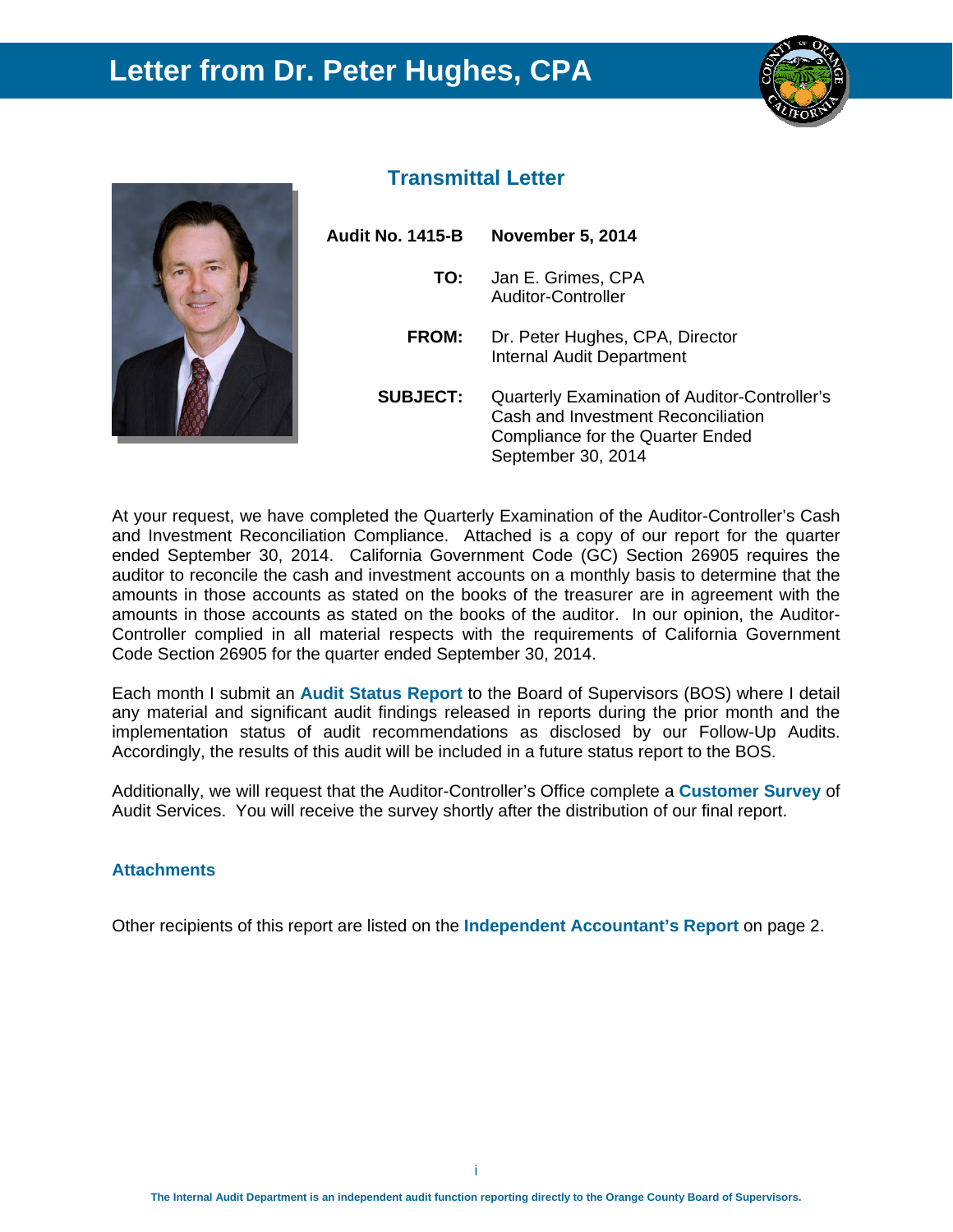## **Independent Accountant's Report**



*Quarterly Examination of Auditor-Controller's Cash and Investment Reconciliation Compliance Audit No. 1415-B* 

**For the Quarter Ended September 30, 2014** 

| <b>Transmittal Letter</b>                                                       |   |
|---------------------------------------------------------------------------------|---|
| <b>INDEPENDENT ACCOUNTANT'S REPORT</b>                                          |   |
| SUMMARY OF CASH AND INVESTMENT RECONCILIATION COMPLIANCE<br><b>REQUIREMENTS</b> | 3 |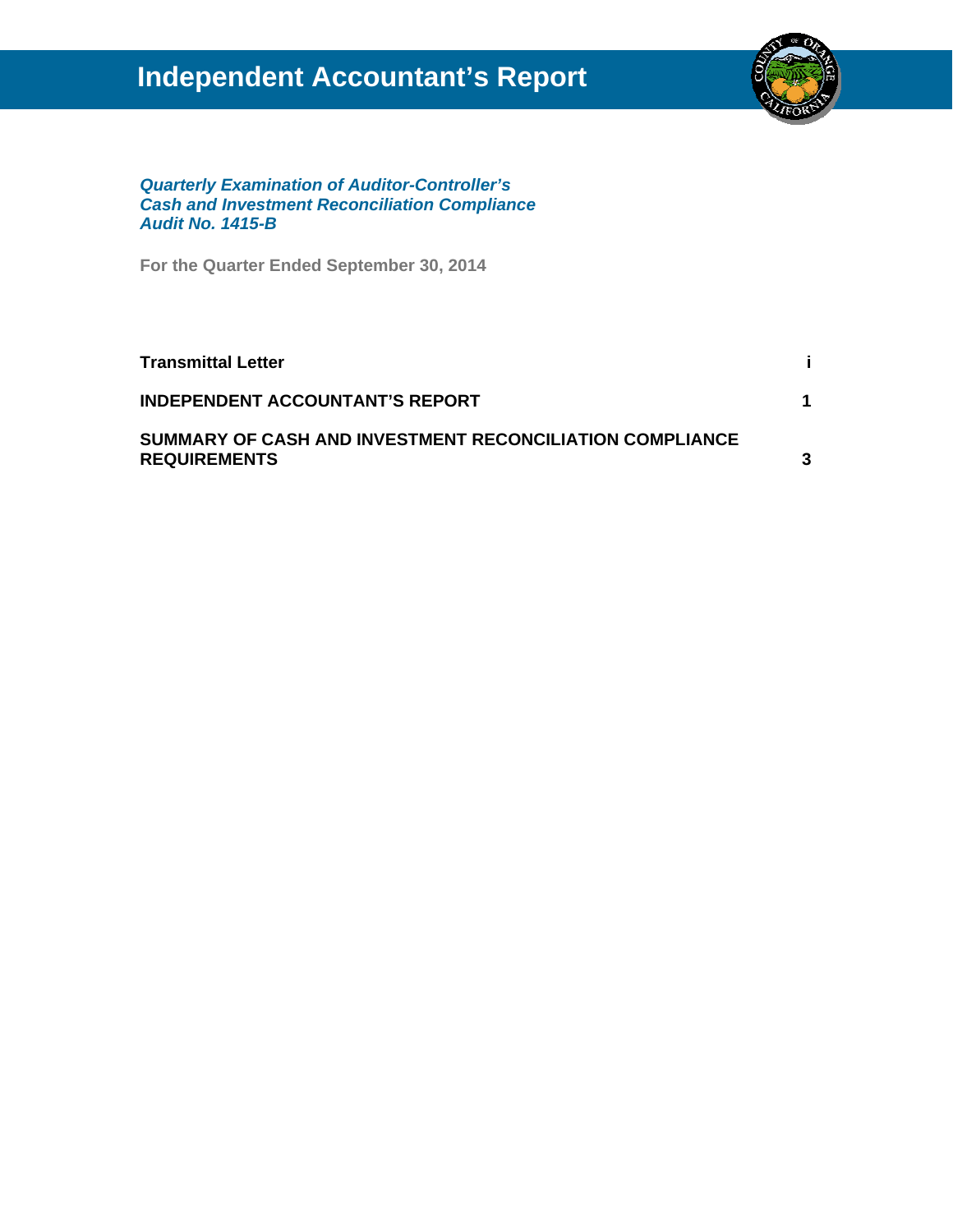

#### **INDEPENDENT ACCOUNTANT'S REPORT**

November 5, 2014 **Audit No. 1415-B** 

Members, Board of Supervisors Hall of Administration 333 W. Santa Ana Blvd., 5<sup>th</sup> Floor Santa Ana, CA 92701

We have examined the Orange County Auditor-Controller's reconciliations of cash and investment accounts for compliance with the California Government Code (GC) Section 26905, pursuant to GC Section 26920(a)(2), for the quarter ended September 30, 2014. California Government Code (GC) Section 26905 requires the auditor to reconcile the cash and investment accounts on a monthly basis to determine that the amounts in those accounts as stated on the books of the treasurer are in agreement with the amounts in those accounts as stated on the books of the auditor. The Orange County Auditor-Controller's management is responsible for compliance with those requirements. Our responsibility is to express an opinion on the Orange County Auditor-Controller's compliance based on our examination.

Our examination was conducted in accordance with the attestation standards established by the American Institute of Certified Public Accountants and, accordingly, included examining, on a test basis, evidence about the Orange County Auditor-Controller's cash and investment reconciliations for compliance with the above specified requirements and performing such other procedures as considered necessary in the circumstances. We believe that our examination provides a reasonable basis for our opinion. Our examination does not provide a legal determination on the Orange County Auditor-Controller's compliance with specified requirements.

In our opinion, the Orange County Auditor-Controller complied, in all material respects, with the aforementioned requirements for the quarter ended September 30, 2014.

This report is intended solely for the information and use of the Orange County Auditor-Controller and is not intended to be and should not be used by anyone other than the specified parties. However, this report is a matter of public record and its distribution is not limited.

Respectfully Submitted,

Dr. Peter Hughes, CPA, Director Internal Audit Department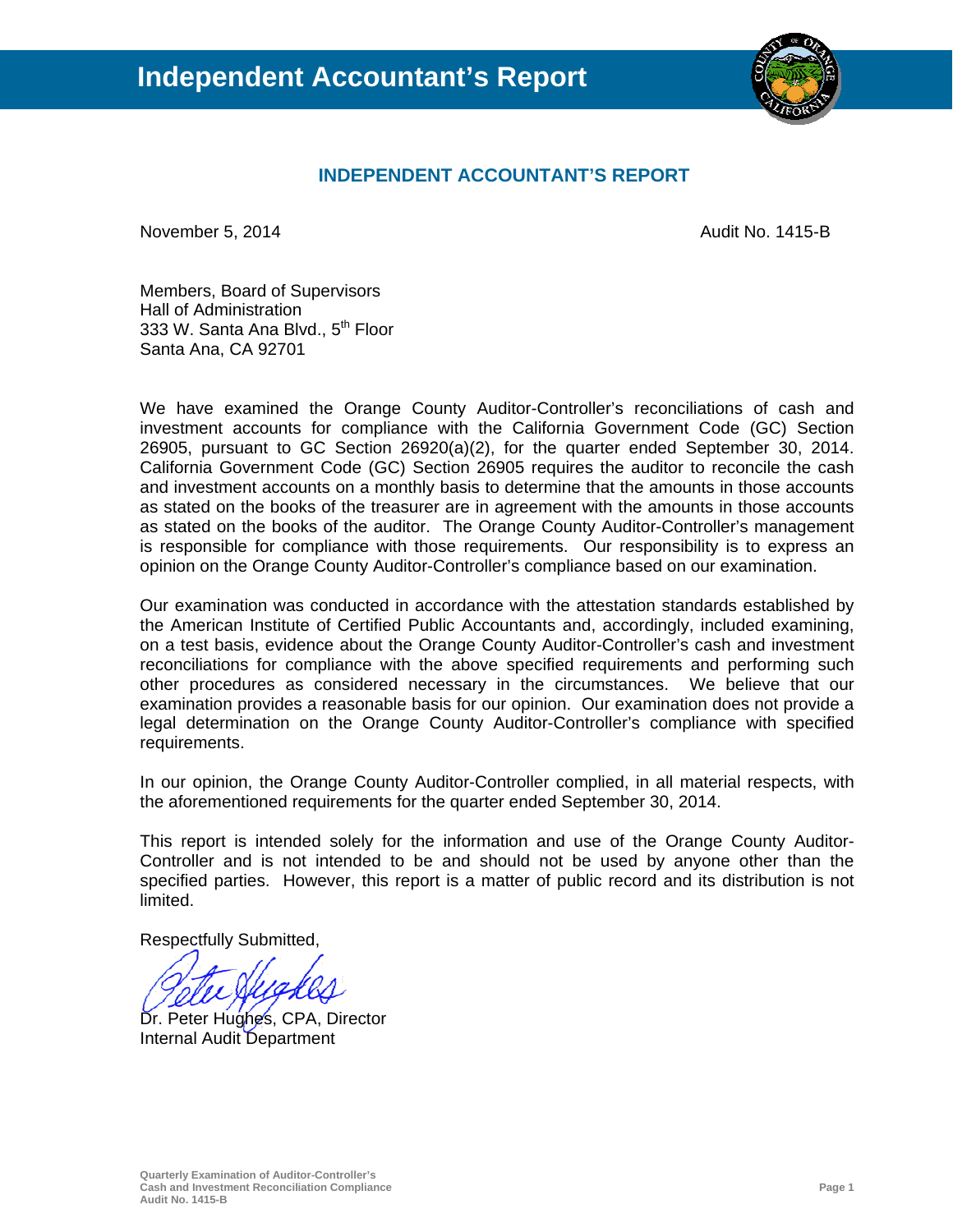

#### **Distribution Pursuant to Audit Oversight Committee Procedure No. 1:**

Members, Board of Supervisors Members, Audit Oversight Committee Michael B. Giancola, County Executive Officer Shari L. Freidenrich, Treasurer-Tax Collector Paul C. Gorman, Chief Assistant Treasurer-Tax Collector JC Squires, Financial Manager, Treasurer-Tax Collector Ginika Ezinwa, Accounting/Compliance Manager, Treasurer-Tax Collector Victoria Ross, Director, A-C/Central Accounting Operations Toni Smart, Senior Manager, A-C/Accounting & Financial Reporting Nancy N. Ishida, Audit Manager, A-C/Internal Audit Cindy Wong, Manager, A-C/General Ledger Foreperson, Grand Jury Susan Novak, Clerk of the Board of Supervisors Macias Gini & O'Connell LLP, County External Auditor